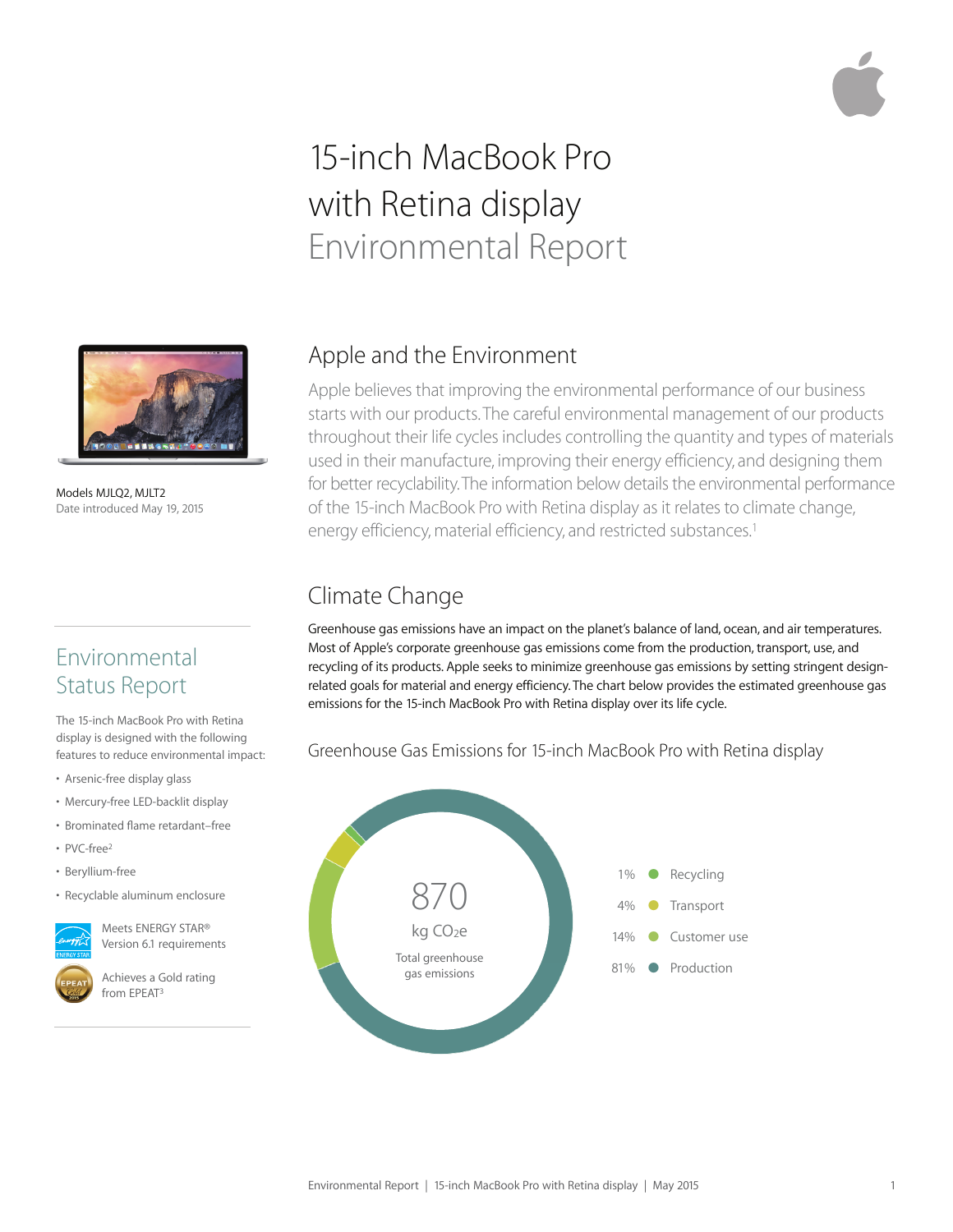

#### **Battery chemistry**

- Lithium-ion polymer, 99.5 Whr
- Free of lead, cadmium, and mercury

#### **Battery design**

The 15-inch MacBook Pro with Retina display features advanced battery chemistry that greatly extends the battery's lifespan. The built-in battery is designed to deliver up to 1000 full charge and discharge cycles before it reaches 80 percent of its original capacity. In addition, Adaptive Charging reduces the wear and tear on the battery, giving it a lifespan of up to five years.

### Energy Efficiency

Because one of the largest portions of product-related greenhouse gas emissions results from actual use, energy efficiency is a key part of each product's design. Apple products use power-efficient components and software that can intelligently power them down during periods of inactivity. The result is that MacBook Pro is energy efficient right out of the box.

The 15-inch MacBook Pro with Retina display outperforms the stringent requirements of the ENERGY STAR Program Requirements for Computers Version 6.1. It has been designed to be energy efficient, consuming 19 percent less energy than the original 15-inch MacBook Pro with Retina display. The following table details the power consumed in different use modes.

## Power Consumption for 15-inch MacBook Pro with Retina display

| Mode                     | 100V   | 115V   | 230V   |
|--------------------------|--------|--------|--------|
| Off                      | 0.29W  | 0.30W  | 0.33W  |
| Sleep                    | 1.06W  | 1.07W  | 1.1W   |
| Idle-Display on          | 12.8W  | 12.7W  | 13.3W  |
| Power adapter, no-load   | 0.004W | 0.005W | 0.020W |
| Power adapter efficiency | 89.7%  | 89.7%  | 90.0%  |

#### Material Efficiency

Apple's ultracompact product and packaging designs lead the industry in material efficiency. Reducing the material footprint of a product helps maximize shipping efficiency. It also helps reduce the energy consumed during production, and material waste generated at the end of the product's life. Waste is further minimized through the use of batteries that last up to three times longer than typical notebook batteries. The 15-inch MacBook Pro with Retina display is made of aluminum and other materials highly desired by recyclers. The chart below details the materials used in this model.

#### Material Use for 15-inch MacBook Pro with Retina display

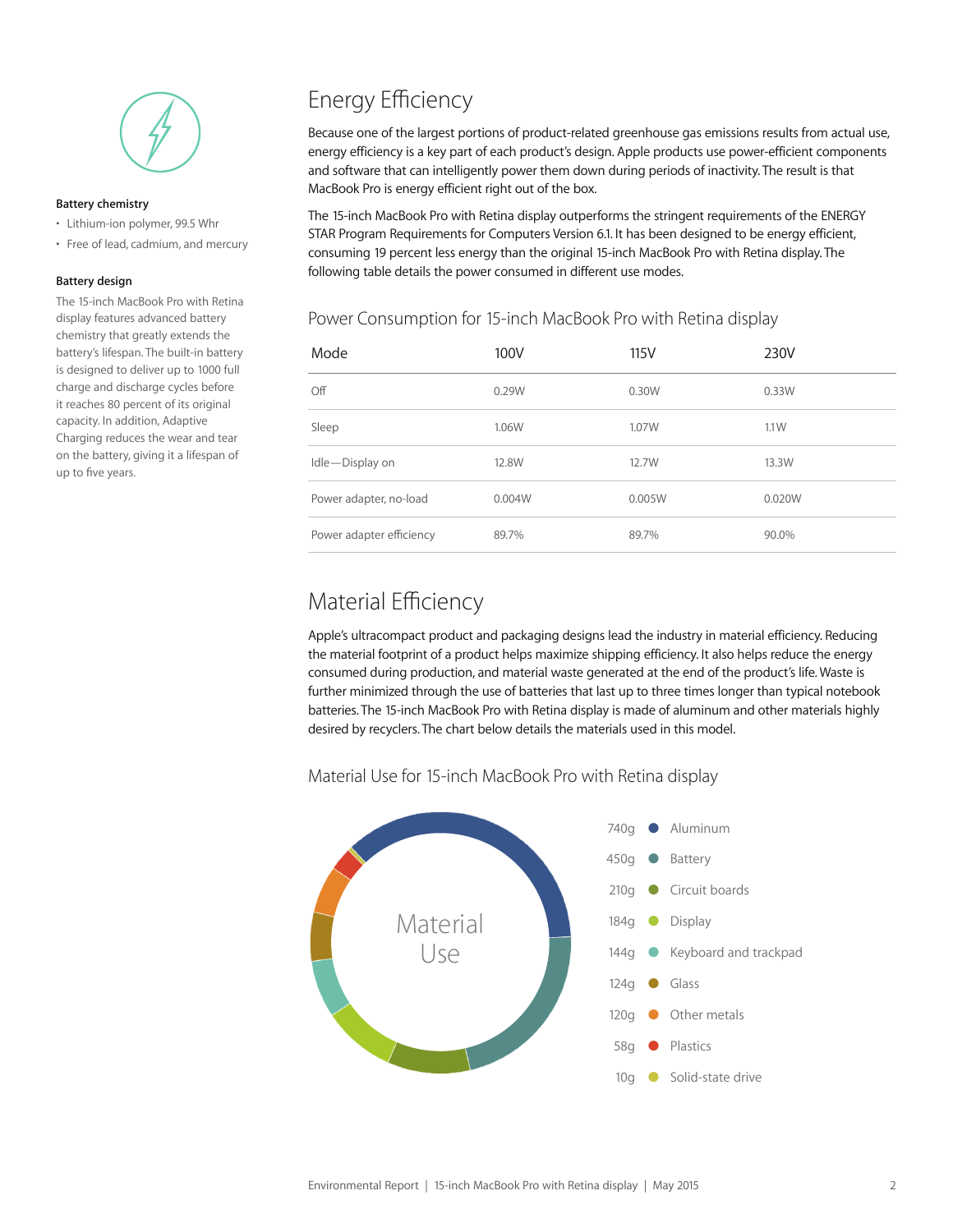

The retail and shipping box contains an average of 60 percent recycled content by weight.

#### Packaging

The packaging for the 15-inch MacBook Pro with Retina display uses corrugated cardboard made from a minimum of 30 percent recycled content, and molded fiber made entirely from recycled content. The following table details the materials used in its packaging.

#### Packaging Breakdown for 15-inch MacBook Pro with Retina display (U.S. Configurations)

| Material                      | Retail box | Retail and shipping box |
|-------------------------------|------------|-------------------------|
| Paper (corrugate, paperboard) | 385q       | 789g                    |
| Molded fiber                  |            | 296g                    |
| High-impact polystyrene       | 241q       | 241q                    |
| Other plastics                | 21g        | 21q                     |

### Restricted Substances

Apple has long taken a leadership role in restricting harmful substances from its products and packaging. As part of this strategy, all Apple products comply with the strict European Directive on the Restriction of the Use of Certain Hazardous Substances in Electrical and Electronic Equipment, also known as the RoHS Directive. Examples of materials restricted by RoHS include lead, mercury, cadmium, hexavalent chromium, and the brominated flame retardants (BFRs) PBB and PBDE. The 15-inch MacBook Pro with Retina display goes even further than the requirements of the RoHS Directive by incorporating the following more aggressive restrictions:

- Arsenic-free display glass
- Mercury-free LED-backlit display
- BFR-free
- Beryllium-free
- PVC-free internal cables and power adapter DC cable
- PVC-free AC power cord available in all regions except India and South Korea



### Recycling

Through ultra-efficient design and the use of highly recyclable materials, Apple has minimized material waste at the product's end of life. We've also set up recycling programs in 99 percent of the countries where we sell our products. All products are processed in the country or region in which they are collected. For more information on how to take advantage of these programs, visit www.apple.com/recycling.